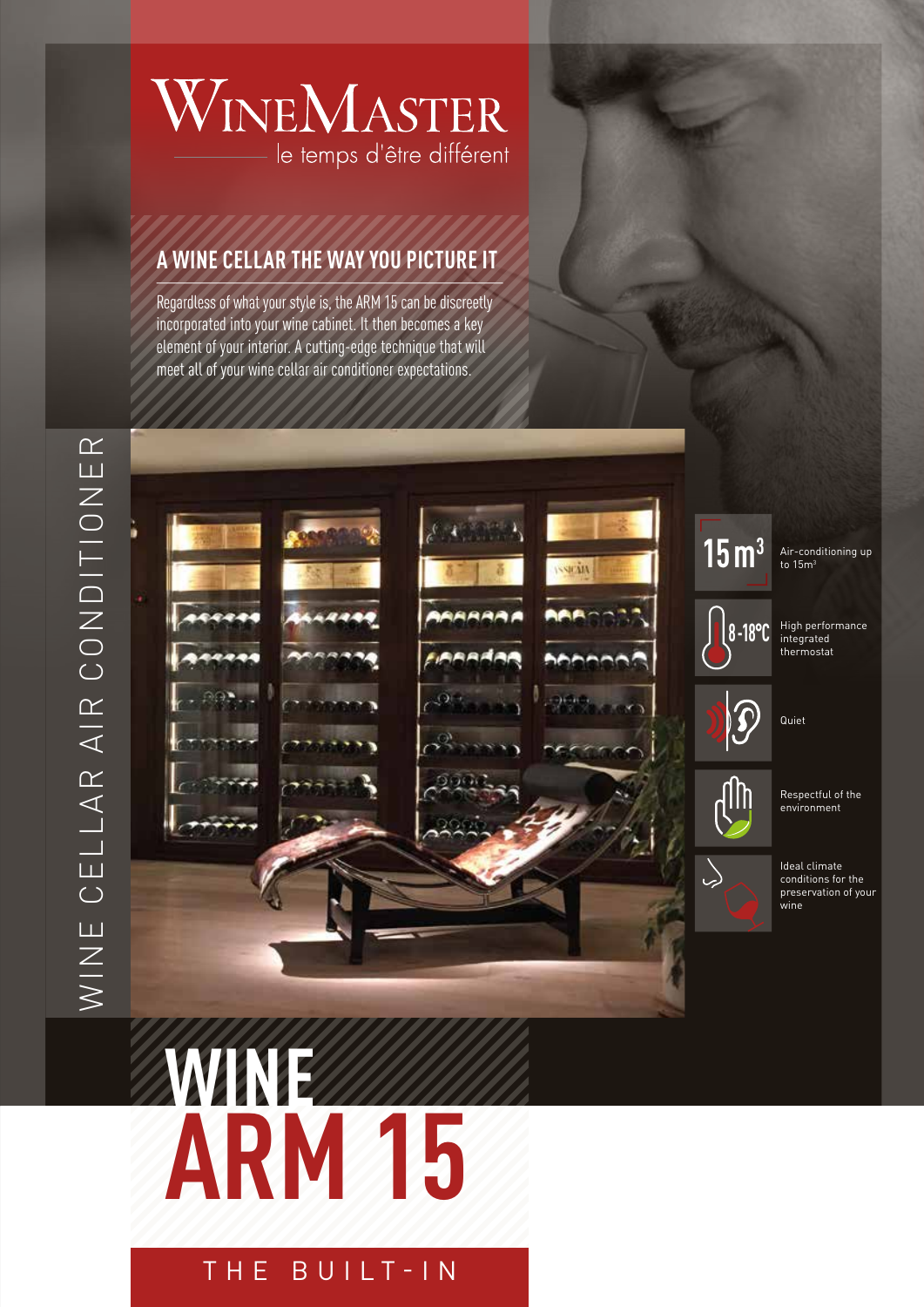

# **WINE ARM 15** THE WINE CELLAR THE WAY YOUR PICTURE IT WITH ALL THE WINEMASTER® BENEFITS

- Keeps cellars at a constant temperature of between 8 and 18 °C\*
- Silent system (36 db) for great acoustic comfort
- Lots of savings due to low energy consumption
- A robust product that is designed to last
- Optional ventilation grid and insulation
- Condensate evaporation (condensation water)
- Wired electronic thermostat regulation
- 2 year guarantee



.





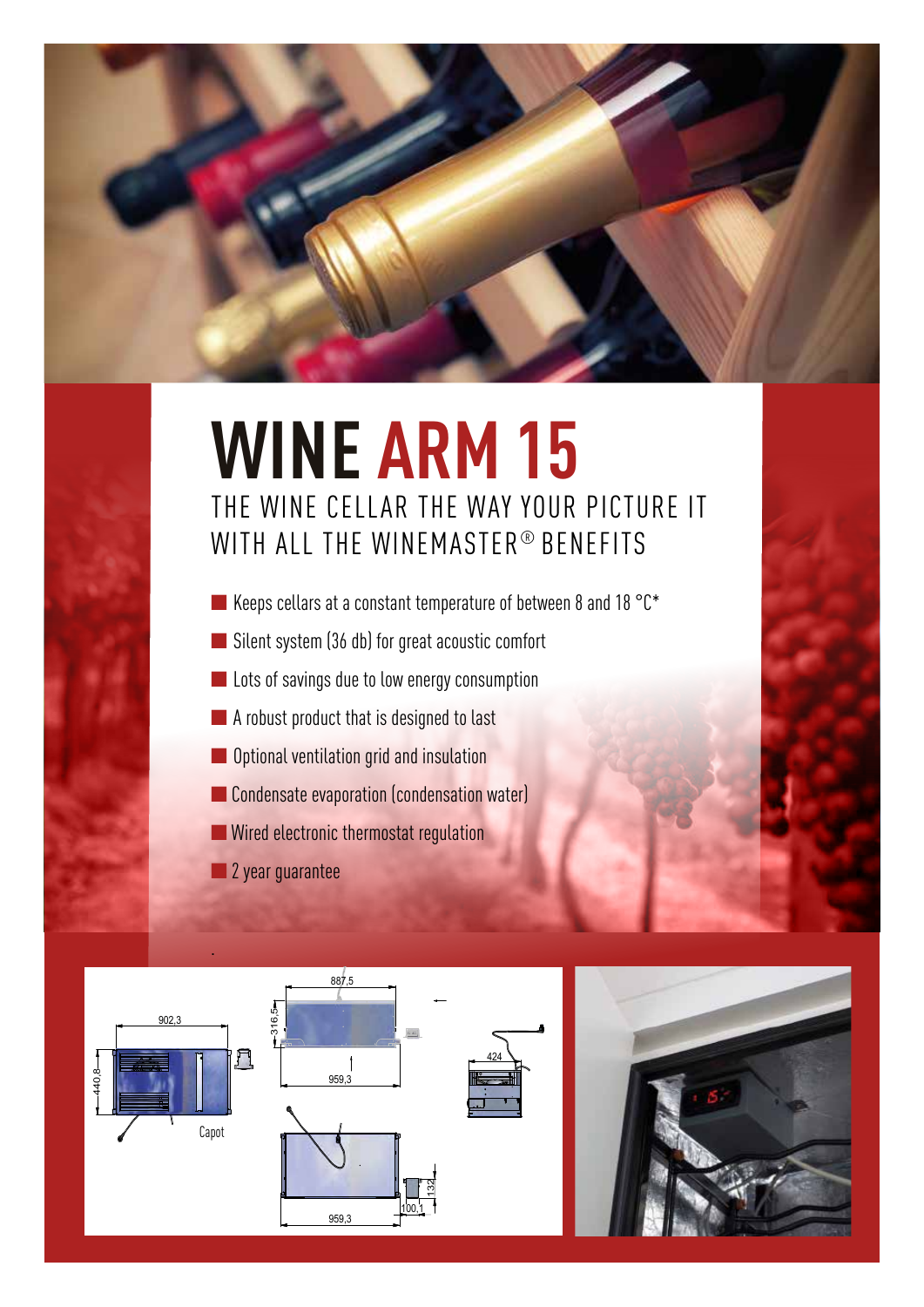

### SIMPLE MAINTENANCE, INCREASED LONG-LASTINGNESS

Air conditioner maintenance is an important aspect. The ARM 15 is thus designed to make the dust filter easy to clean out. You can access it directly inside the cabinet, and the filter can be removed without using any special tools.



| <b>REFERENCE</b>                 | <b>WINE ARM 15</b>                                      |
|----------------------------------|---------------------------------------------------------|
| Electrical supply                | 235 V - 50Hz<br>+ 3 m of cable                          |
| Air conditioning capacity*       | Up to $15 \text{ m}^{3*}$                               |
| Dimensions H x W x D             | 317 x 885 x424 mm                                       |
| Cooling capacity                 | 500 W at 15°C                                           |
| Weight                           | 31 Kg                                                   |
| Sound level outside the cellar   | 36 dB                                                   |
| Electrical power absorbed        | <b>400W</b>                                             |
| Temperature regulation*          | Preset to 12 °C adjus-<br>table between 8 and<br>18 °C* |
| Coolant                          | <b>R449 A</b>                                           |
| Maximum outside<br>temperature** | $35^{\circ}$ C                                          |

\* With right insulation and adapted to the volume of the cellar.

\*\* The power could be reduced in function of outside temperature, its why the device may lose capacity to keep the cellar at 12 °C if the outside temperature gets close to 35 °C.

The WINE ARM 15 air conditioner is set up in such a way as to feed through the top of the wine cabinet. **EASY TO INSTALL**



**Installation example**